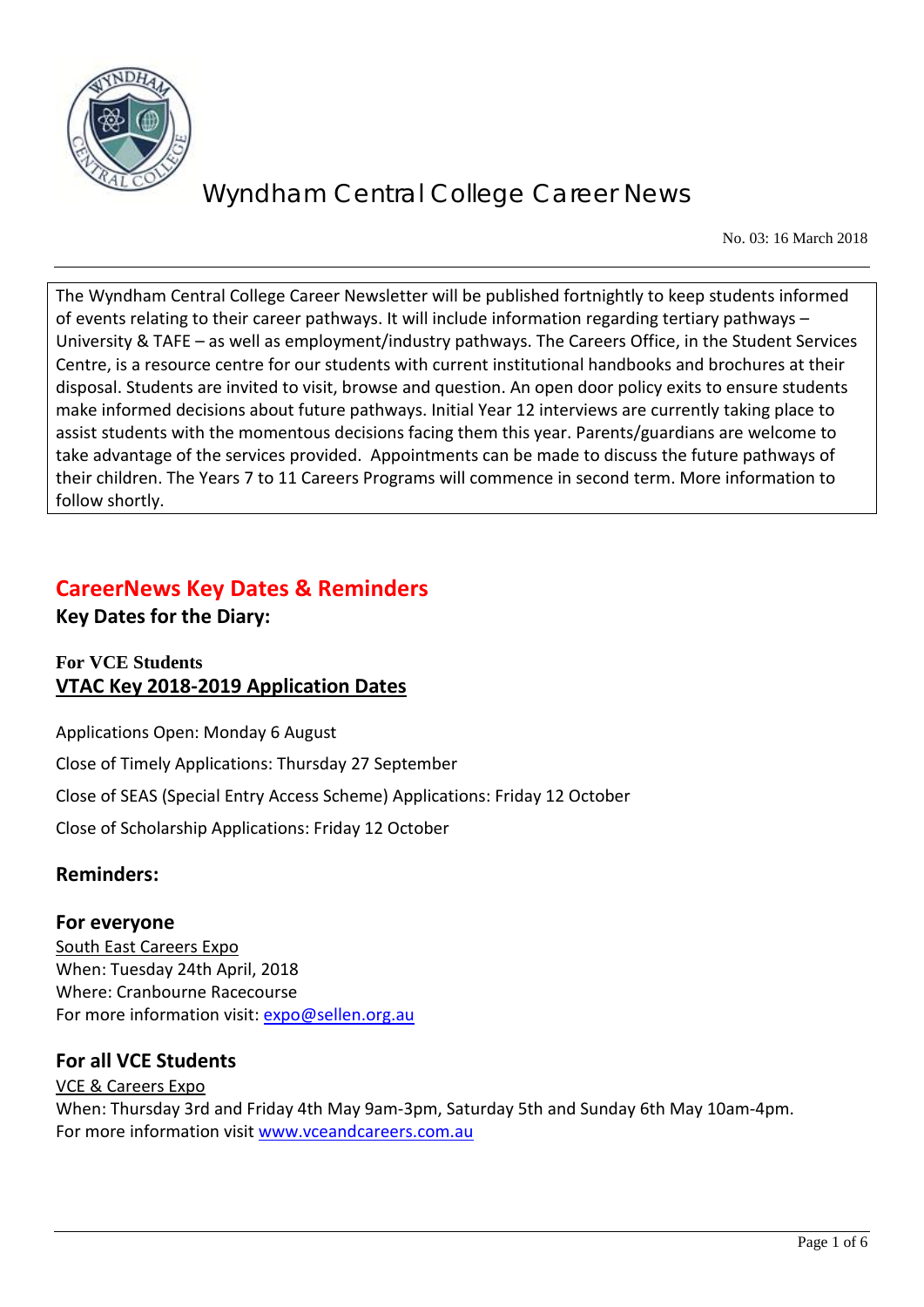

No. 03: 16 March 2018

Melbourne Career Expo When: Friday 20th July: 10.00am - 3.00pm Saturday 21st July: 10.00am - 4.00pm Sunday 22nd July: 10.00am - 4.00pm For further details visit:<http://www.careerexpo.com.au/attend/event-details>

#### **Medicine & Health Science Students**

UMAT Registrations close Friday 1 June at 5pm. The UMAT2018 is Wed 25 July 2018 For further information visit [http://umat.acer.edu.au](http://umat.acer.edu.au/)

#### **Don't forget your Tax File Number!**

If you are looking to work part time while studying or you're planning to apply for tertiary education in the future, you will require a tax file number (TFN).

You can apply for your TFN in various ways, depending on your circumstances:

- Australia Post outlet
- Department of Human Services
- By mail

You can visit the below website to follow your preferred option. <https://www.ato.gov.au/individuals/tax-file-number/apply-for-a-tfn/australian-residents---tfn-application/>

### **News & Updates**

#### **Latrobe University**

Latrobe University has a program called 'Experience Clever' running across all campuses. Led by teachers, they are offering fun and dynamic workshops for students to see and experience university life at Latrobe. The dates at each campus are as follows:

**Melbourne Campus** (Autumn): Friday 6<sup>th</sup> April. Registrations are now open.

**Albury-Wodonga**: Friday 1 June Register your interest.

**Bendigo**: Thursday 5 July Register your interest.

**Melbourne** (Winter): Friday 6 July Register your interest.

For more information, visit: [www.latrobe.edu.au/study/life/events/experience-clever](http://www.latrobe.edu.au/study/life/events/experience-clever)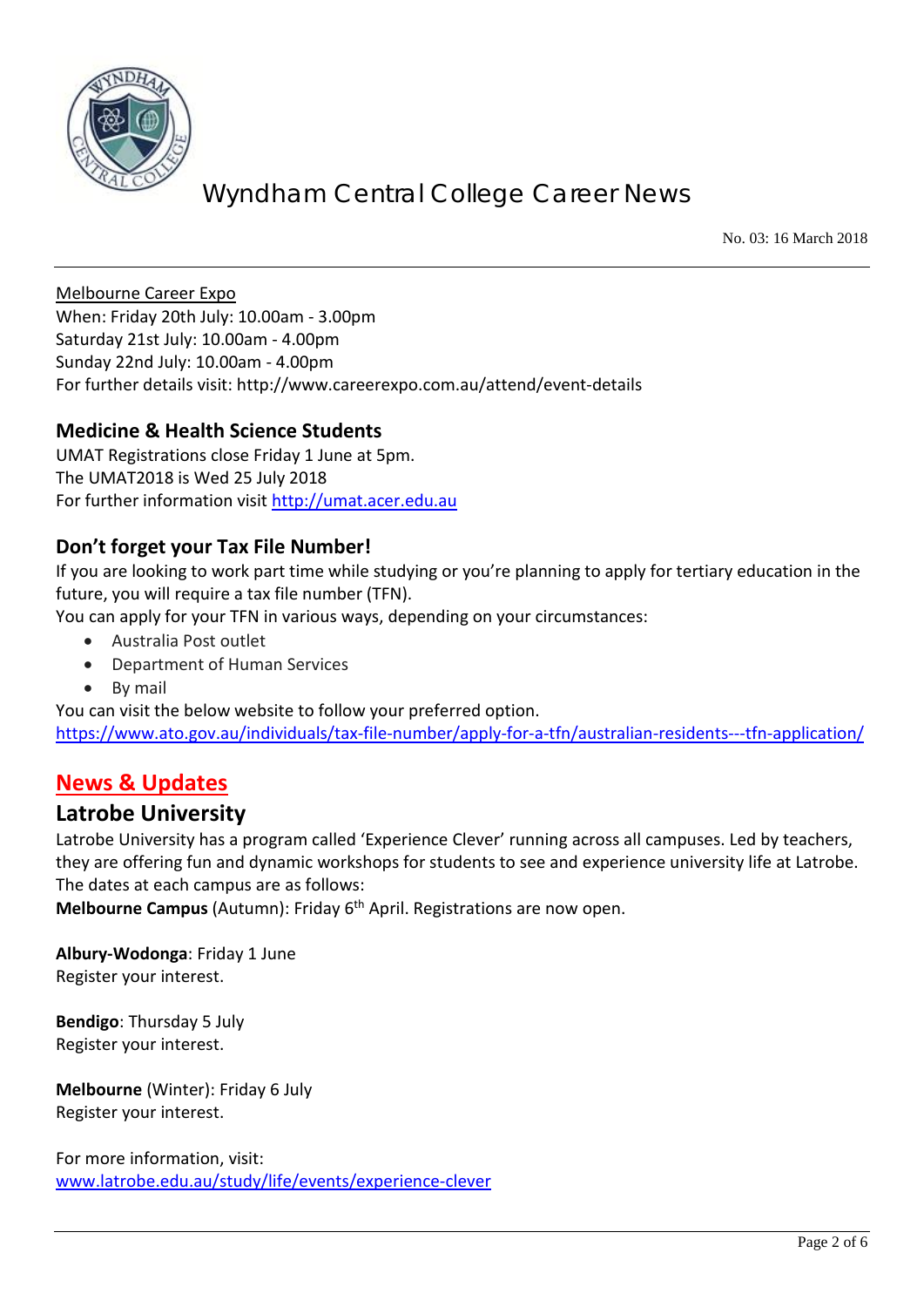

No. 03: 16 March 2018

### **University of Melbourne**

University of Melbourne has a new Bachelor of Science course planner which is commencing this year. This will help students plan their studies in their preferred science area.

With 40 majors available (more than any other science degree in Australia), it can make considering options overwhelming or a bit complicated. The course planner allows students to type in either a career, major or subject and, depending upon the search, it provides a career pathway or course information map to follow. For example, if 'veterinary medicine' is entered in the search field, the planner will advise which major and subjects to take as well as the career outcomes.

The planner is available in the app and android stores for free:

<https://itunes.apple.com/au/app/my-science/id1068586552?mt=8>

[https://play.google.com/store/apps/details?id=au.edu.unimelb.science.my&hl=en&pcampaignid=MKT-](https://play.google.com/store/apps/details?id=au.edu.unimelb.science.my&hl=en&pcampaignid=MKT-Other-global-all-co-prtnr-py-PartBadge-Mar2515-1%0A%20%20)[Other-global-all-co-prtnr-py-PartBadge-Mar2515-1%0A%20%20](https://play.google.com/store/apps/details?id=au.edu.unimelb.science.my&hl=en&pcampaignid=MKT-Other-global-all-co-prtnr-py-PartBadge-Mar2515-1%0A%20%20)

### **Zoos Victoria**

#### **Become a keeper for a day!**

Zoos Victoria is a place full of passionate conservationists committed to providing a safe place for species in the future. With over 120 zoo keepers employed, they provide world-class welfare and care to our native Australian and endangered animals.

These school holidays students can discover what it is like to work at Werribee Open Range Zoo and become a Keeper for a Day.

Heading behind-the-scenes, students will get a hands-on experience of what it's like to work as a zoo keeper as they take part in the many duties keepers undertake on a daily basis, including animal enrichment and exhibit maintenance.

Students will get to see animals up close, speak with keepers about their jobs and experience and head on a special safari tour across the savannah.

'Keeper for a Day' is designed for secondary school students (years 7 to 12) who are interested in caring for wildlife and working at the zoo.

Event Information:

Dates: 3rd, 5th, 9th and 11th of April

Times: 9.30am – 3.30pm

Location: Werribee Open Range Zoo

Cost: \$115.00 per participant

\$103.50 for Zoo members

Covered shoes must be worn. All participants must agree to follow Zoo educator instructions.

Students will need to bring their own morning tea, lunch, water bottle and digital device to capture the moments!

Spaces are limited and bookings are essential. To book, please call 1300 966 784.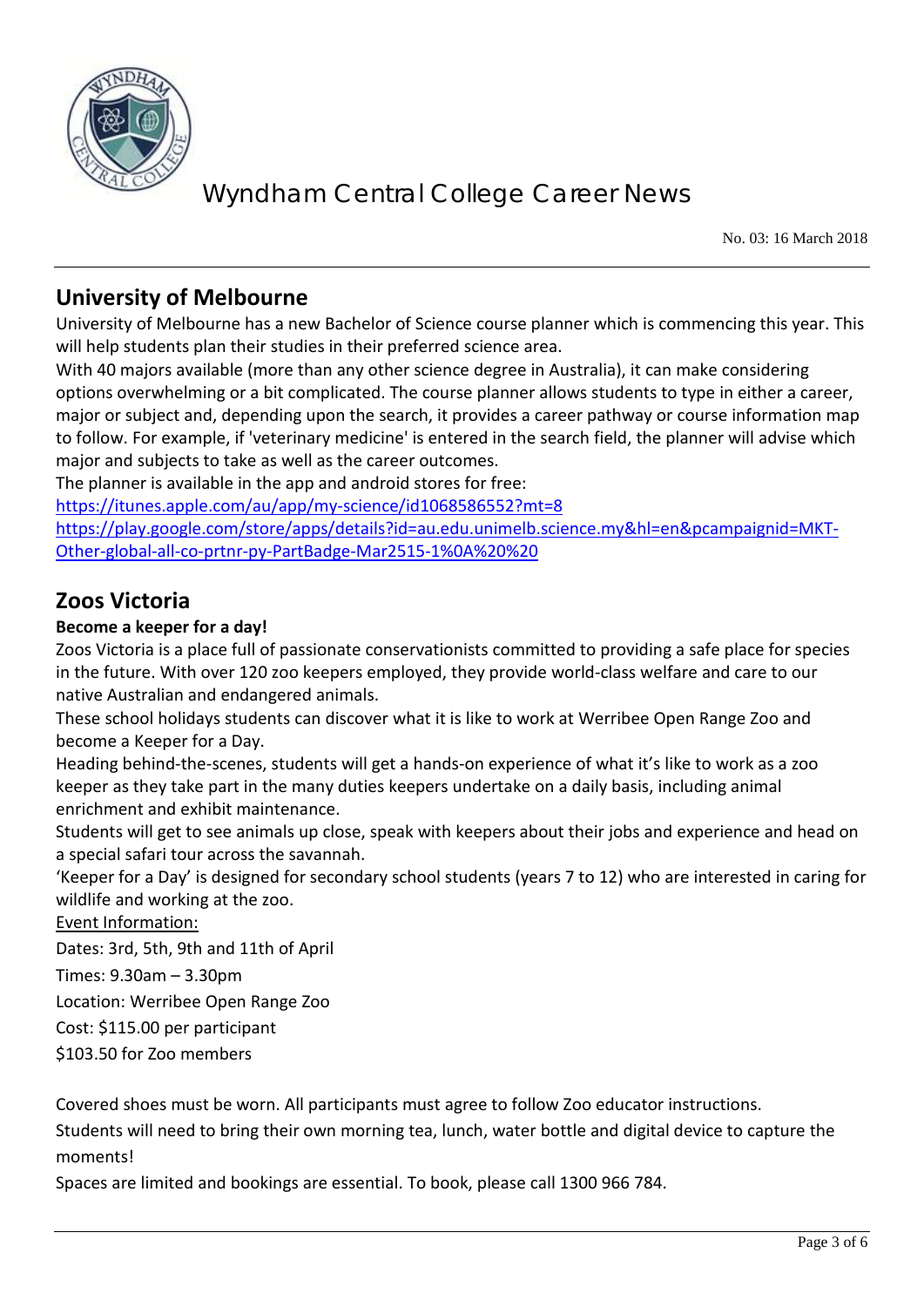

No. 03: 16 March 2018

### **Apprenticeships & Traineeships**

Apprenticeships and Traineeships are a great career option for students looking to combine practical work with structured training. Australian Apprenticeships (often referred to as apprenticeships or traineeships) are available to anyone of working age and you do not need a secondary school certificate or other qualification to begin your apprenticeship. You can even commence while you're still at school finishing Years 11 and 12 (part of the VCAL Program). There are many opportunities to train, study and earn an income in most occupations and traditional trades which offer a variety of qualification levels. Upon completion you will obtain a nationally recognised qualification and receive the experience you need to get the job you are looking for.

There are 5 simple steps to follow to help you find an Australian apprenticeship:

- 1. **Establish your chosen career pathway.** Visit websites, do the research and undertake the necessary quizzes to match occupations with your interests. (Visit [https://www.aapathways.com.au/careers](https://www.aapathways.com.au/careers-for-australian-apprenticeships-traineesh/interest-explorer-page)[for-australian-apprenticeships-traineesh/interest-explorer-page](https://www.aapathways.com.au/careers-for-australian-apprenticeships-traineesh/interest-explorer-page) and [https://www.australianapprenticeships.gov.au/australian-school-based-apprenticeships\)](https://www.australianapprenticeships.gov.au/australian-school-based-apprenticeships)
- 2. **Discuss these options with Mrs Karlovic (Pathways & Transitions Leader)**
- 3. **Write your resume.** If you're not sure where to start, your career adviser can assist you with a template or basic format. You will need to include your contact details, school studies, achievements, work experience, interests, skills and career goals.
- 4. **Find an employer who is looking for an apprentice.** This can take a little bit of time but being patient can be worth your while. Subscribe to the various websites online such as [https://jobsearch.gov.au/jobseekerapp.](https://jobsearch.gov.au/jobseekerapp) Job Active has a 'Job Seeker' app which allows you to establish a job plan, browse and apply for jobs and track your applications.
- 5. **Formalise all the paperwork.** Ask your employer to call their local Australian Apprenticeships Centre. This center will provide everything needed including the signing of the National Training Contract.

## **What's App?**

If you haven't already, it is worthwhile downloading the VTAC smartphone app. It lets you discover over 1,700 courses listed with VTAC offered at 57 universities, TAFE institutes and independent tertiary colleges in Victoria.

Its helpful functions include;

- Searching for courses by keyword or course code, filtering your results by institution, campus, area of interest, qualification type and application method.
- Entering your Year 12 study program into the prerequisite and course explorer, establishing a shortlist of courses.
- Enables you to create a VTAC account to check your ATAR and tertiary offer status.

Course content on this application is always updated so it is important to have internet connection to receive amended information. So make sure you visit your app store!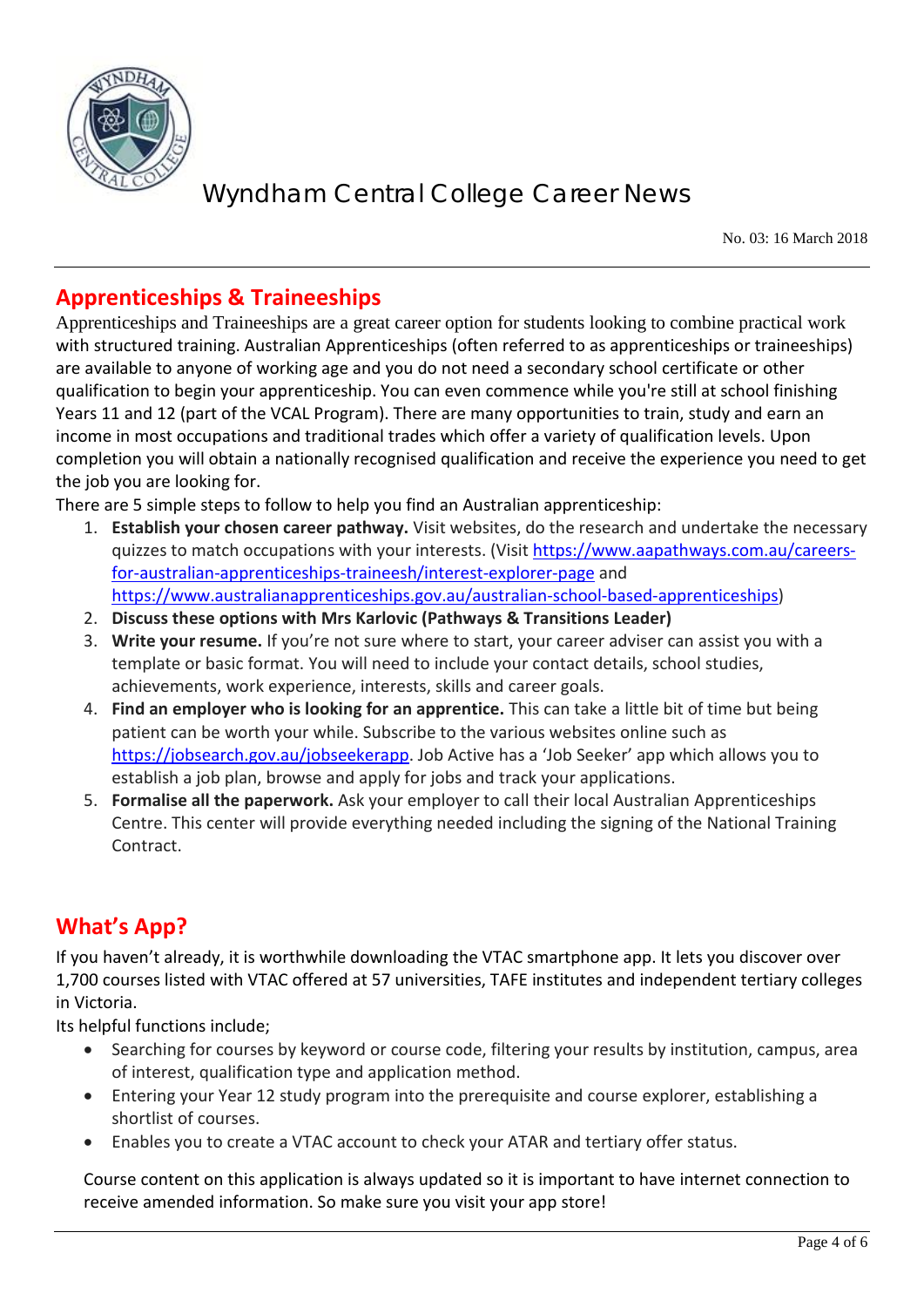

No. 03: 16 March 2018

## **Industry Focus – Health (Paramedic/Ambulance Officer)**

According to the Australian Department of Jobs and Small Business\*, 'Health and Welfare Support Workers' are looking at a 19.2% increase in employment over the next five years and the occupation as a Paramedic/Ambulance Officer is projected to have a 24.5% increase specifically. It is worth considering this career if medicine and science is your chosen pathway.

Paramedics provide pre-hospital emergency health care and transport for injured, sick, infirm and aged persons to medical facilities and may perform the following tasks:

- Driving ambulances to sites of medical emergencies and accidents that may require the administration of advanced life support.
- Assessing and treating patients at the site and on the way to hospital.
- Administering pain-relieving drugs and replacing fluids, often by inserting cannulas via veins.
- Preparing patient care records and other written reports including a summary on injury/illness and the treatment provided.
- Lifting patients onto stretchers, loading stretchers into ambulances and transporting to hospital.
- Providing routine transport for patients requiring further or specialized treatment.
- Other duties such as; checking equipment and supplies daily.

Paramedics work in a range of weather conditions and are required to assist at a range of incidents, so they work in teams and shifts. They may be called to motor vehicle accidents and medical emergencies inside or outside of domestic premises, building sites and public areas. Specifically, this could include confined spaces i.e. under vehicles and buildings and hazardous accidents such as fires, chemical spills etc. They also work closely with other emergency workers such as firefighters, police and SES (State Emergency Service). Specialisations in this field include:

- Intensive Care Paramedic Attends life-threatening emergencies and gives intensive treatment to patients before arrival at hospital. (This requires additional training in the areas of anatomy/physiology, pathophysiology and pharmacology to be able to make medical decisions without consultation.
- Paramedic Clinical Instructor Provides training and support to paramedic interns.

Depending on your chosen specialist area, you can refer to the table below for bachelor degree options, which normally are a minimum of 3 years of full time study or equivalent. Upon completion, graduates are then eligible to apply to Ambulance Victoria as a graduate paramedic and complete a one-year practical training programme. However as courses do change, you will need to contact the universities you are interested in for further information.

| <b>University</b>                        | <b>Course</b>                                           |
|------------------------------------------|---------------------------------------------------------|
| <b>ACU</b>                               | Bachelor of Nursing/Paramedicine (ATAR 72.25)           |
|                                          |                                                         |
| <b>Monash University</b>                 | Bachelor of Paramedicine (ATAR 75.15)                   |
|                                          |                                                         |
| <b>Victoria University</b>               | Bachelor of Paramedicine (ATAR 70)                      |
| <b>Victoria University (Chancellor's</b> | Bachelor of Health and Biomedicine/Paramedicine (90.00) |